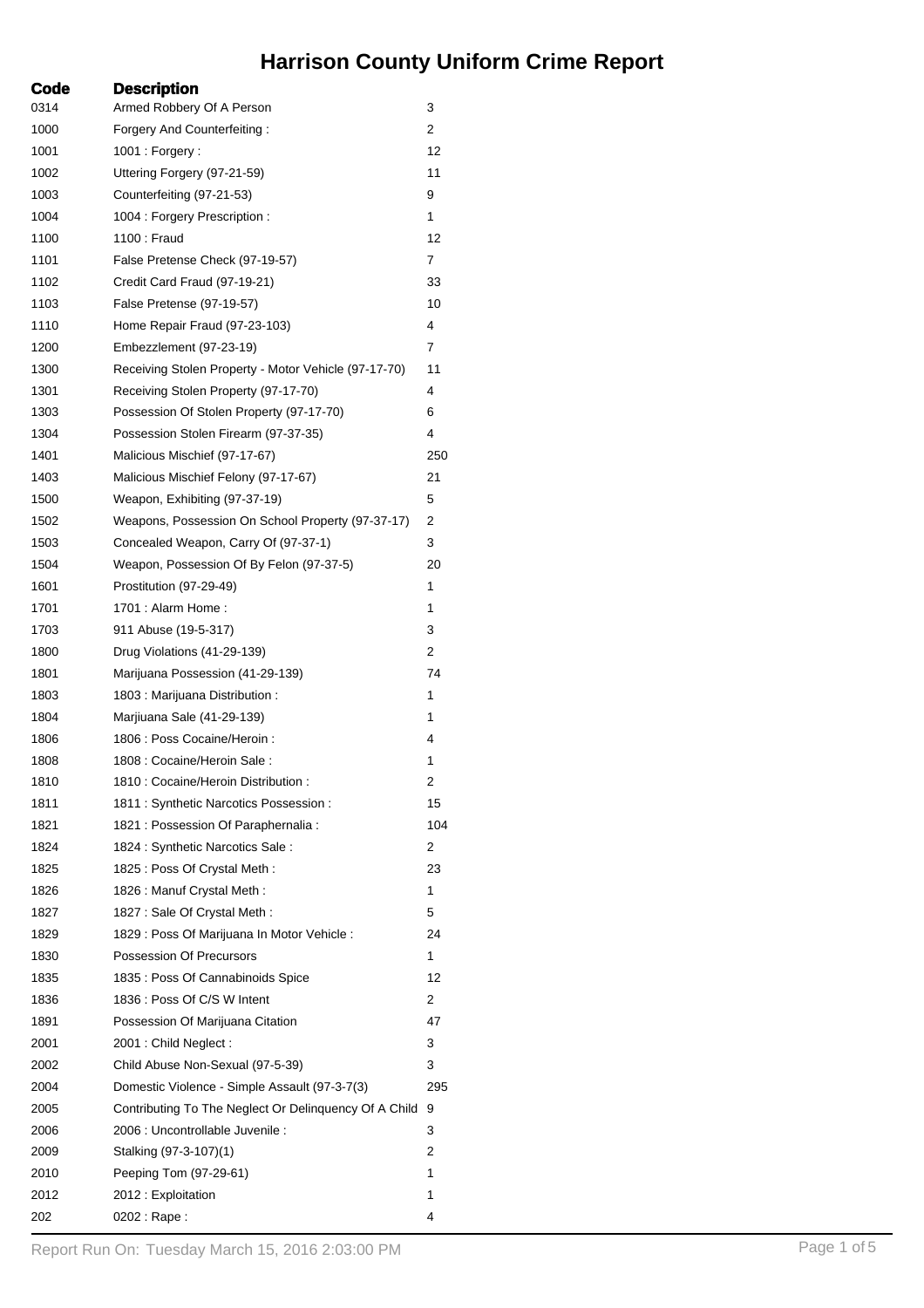| <b>Incident Types:</b> | Approved Incidents                            |     |
|------------------------|-----------------------------------------------|-----|
| Code                   | <b>Description</b>                            |     |
| 203                    | 0203: Sexual Battery: 97-3-95                 | 14  |
| 204                    | Unlawful Touch Of A Child (97-5-23)           | 5   |
| 206                    | Statutory Rape (97-3-65)                      | 2   |
| 2099                   | Domestic - Argument                           | 2   |
| 210                    | Sexual Child Abuse (97-5-23)                  | 1   |
| 2101                   | Felony Evasion (97-9-72)                      | 5   |
| 2103                   | Fail To Yield B/S (63-3-809)                  | 8   |
| 2104                   | 2104 : Follow To Close :                      | 1   |
| 2105                   | 2105 : Improper Lane Use :                    | 2   |
| 2106                   | 2106 : Improper Equipment :                   | 6   |
| 2107                   | 2107 : Improper Turn :                        | 3   |
| 2108                   | 2108 : Leave Scene Accident :                 | 6   |
| 2109                   | 2109 : No/Ex Drivers License :                | 15  |
| 2111                   | 2111 : No/Ex/Improper Tag :                   | 14  |
| 2113                   | Ran Stop Sign (63-3-1001)                     | 3   |
| 2114                   | Reckless Driving (63-3-1201)                  | 28  |
| 2115                   | Suspended/Revoked D/L (63-11-40)              | 59  |
| 2116                   | Speeding (63-3-501)                           | 7   |
| 2117                   | 2117 : Accident :                             | 19  |
| 2117M                  | Minor Accident Report                         | 13  |
| 2117P                  | Parking Lot Accident Report                   | 2   |
| 212                    | Molesting (97-5-23)                           | 6   |
| 2120                   | Obstructing Traffic (97-35-25)                | 5   |
| 2121                   | Dui 1st (63-11-30)(1)(A)                      | 116 |
| 2122                   | Dui 2nd (63-11-30)(1)(A)                      | 22  |
| 2123                   | 2123 : Dui 3rd/Felony :                       | 6   |
| 2124                   | 2124 : Dui Refusal :                          | 16  |
| 2125                   | Susp D/LI For Dui (63-11-40)                  | 2   |
| 2126                   | 2126 : Hit And Run :                          | 3   |
| 2127                   | 2127 : Improper Passing :                     | 2   |
| 2128                   | Failure To Dim Headlights (63-7-33)           | 1   |
| 213                    | Child Pornography (97-5-33)                   | 7   |
| 2132                   | Dui 1st Other Substance $(63-11-30)(1)(B)$    | 40  |
| 2133                   | Dui 2nd Other Substance (63-11-30)(1)(B)      | 4   |
| 2135                   | 2135 : Dui/Accident :                         | 2   |
| 2139                   | 2139 : Dui - Endangering A Child 63-11-30(12) | 4   |
| 2155                   | Seat Belt Violation (63-2-1)                  | 8   |
| 2157                   | Careless Driving (63-3-1213)                  | 53  |
| 2158                   | 2158 : Child Restraint Violation :            | 3   |
| 2162                   | Insurance Law $(63-15-4)$                     | 53  |
| 2202                   | 2202: Poss Alcoh Under 21:                    | 1   |
| 2203                   | Selling Beer To Minor (67-1-81)               | 1   |
| 2300                   | Public Drunk (97-29-47)                       | 60  |
| 2400                   | 2400 : Disturbances :                         | 6   |
| 2401                   | Disorderly Conduct (97-35-7)                  | 101 |
| 2402                   | 2402 : Disturbing The Peace :                 | 14  |
| 2403                   | 2403 : Disobey Lawful Order :                 | 13  |
| 2406                   | Disturbing The Family Peace (97-35-11)        | 63  |
| 2408                   | Destruction Of Public Property (97-17-39)     | 10  |
| 2409                   | Public Profanity (97-29-47)                   | 1   |
| 2410                   | False Reporting (97-35-47)                    | 2   |
|                        |                                               |     |

**Agency:** Harrison County Sheriffs Department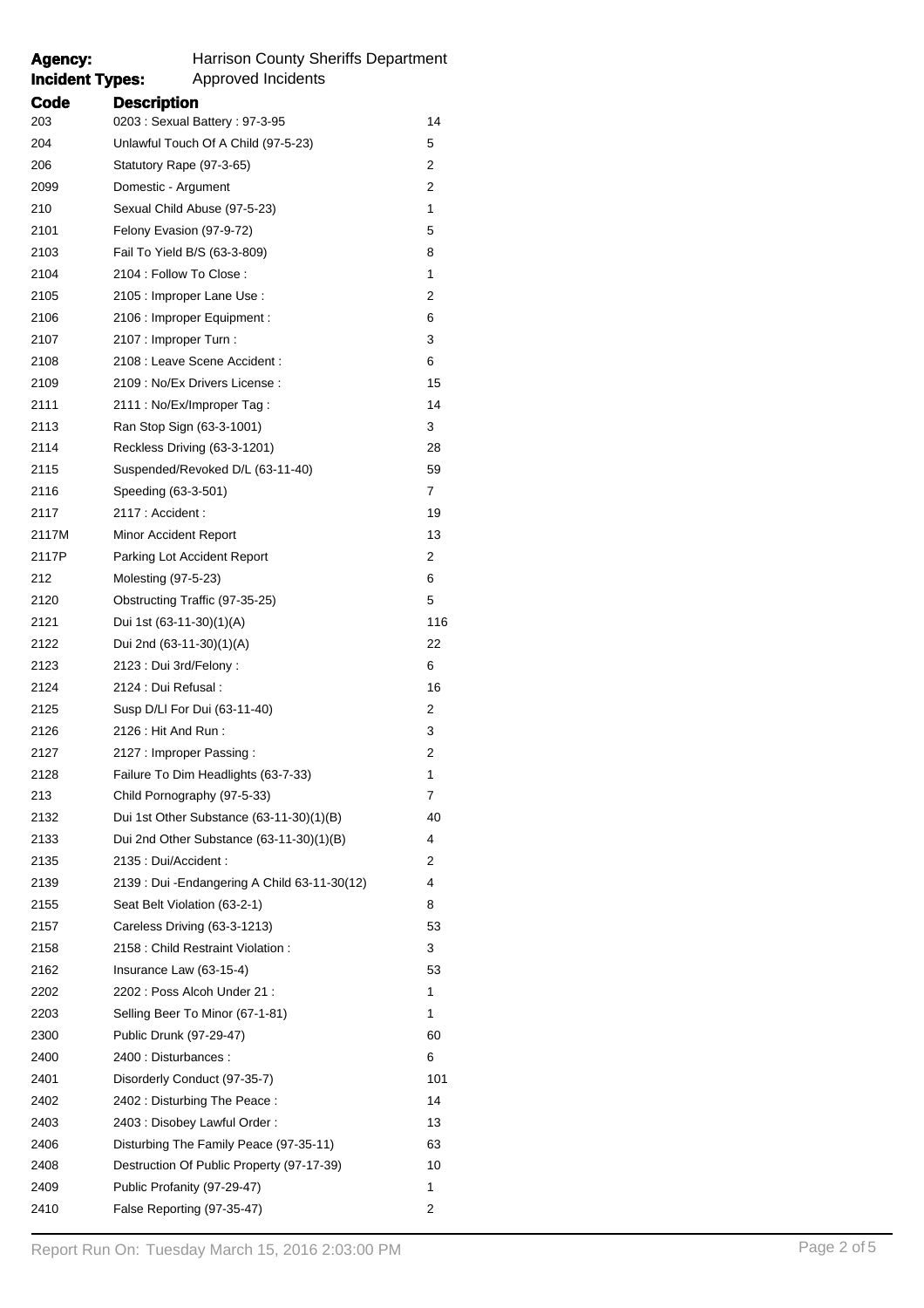| <b>Incident Types:</b> | Approved Incidents                                       |    |
|------------------------|----------------------------------------------------------|----|
| Code                   | <b>Description</b>                                       |    |
| 2411                   | Providing False Information (97-9-79)                    | 24 |
| 2412                   | Identity Theft (97-14-19)                                | 32 |
| 2413                   | Introduce Contraband Into Jail (47-5-193)                | 4  |
| 2415                   | 2415 : Sex Offender Violation :                          | 12 |
| 2500                   | 2500 : Summoned To Appear Citation :                     | 7  |
| 251                    | 0251 : Att Rape :                                        | 1  |
| 252                    | 0252 : Att Sexual Battery :                              | 1  |
| 2601                   | Escape (97-9-49)                                         | 3  |
| 2602                   | <b>Probation Violation</b>                               | 8  |
| 2603                   | 2603 : Viol Immigration Laws :                           | 1  |
| 2604                   | Kidnapping (97-3-53)                                     | 1  |
| 2606                   | Shooting Into Dwelling House (97-37-29)                  | 4  |
| 2608                   | 2608 : Recover Stolen Vehicle                            | 16 |
| 2610                   | 2610 : Harbor Fugitive :                                 | 3  |
| 2611                   | 2611 : Contempt Of Court :                               | 2  |
| 2614                   | 2614 : Medical Emergency :                               | 7  |
| 2615                   | Indecent Exposure (97-29-31)                             | 5  |
| 2619                   | Trespassing (97-17-97)                                   | 58 |
| 2620                   | Obscene Electronic Communications(97-29-45)              | 18 |
| 2621                   | Bomb - Threat                                            | 1  |
| 2629                   | 2629 : Accident Oth Than Vehicular :                     | 1  |
| 2630                   | 2630 : Civil Dispute :                                   | 10 |
| 2631                   | 2631 : Suspicious Person/Activity :                      | 4  |
| 2635                   | 2635 : Animal Bite :                                     | 3  |
| 2636                   | 2636 : Animal Problem :                                  | 20 |
| 2637                   | 2637 : Lost/Found Property :                             | 4  |
| 2638                   | 2638 : Fire Investigation :                              | 1  |
| 2639                   | 2639: Assisting Other Agency:                            | 1  |
| 2645                   | 2645 : Truancy :                                         | 2  |
| 2648                   | 2648 : Attempted Suicide :                               | 3  |
| 2649                   | 2649 : Welfare Concern :                                 | 2  |
| 2651                   | 2651 : Att Kidnapping :                                  | 1  |
| 2654                   | 2654 : Mail Tampering :                                  | 1  |
| 2656                   | Littering (97-15-29)                                     | 2  |
| 2661                   | 2661 : Animal Cruelty                                    | 3  |
| 2662                   | 2662 : Probation/Isp Violation :                         | 1  |
| 2663                   | 2663 : Parole Violation :                                | 1  |
| 2674                   | 2674 : Failure To Register; Re-Register - Sex Offender   | 3  |
| 2682                   | 2682 : Complaint :                                       | 6  |
| 2683                   | Poss Tobacco Under 18 (97-32-9)                          | 6  |
| 2685                   | Poss Tobacco At School Under 18 (97-32-9)                | 3  |
| 2690                   | 2690 : Hold Other Agency :                               | 10 |
| 2691                   | 2691 : Fugitive :                                        | 4  |
| 2698                   | 2698 : Old Fine :                                        | 2  |
| 2700                   | 2700 : Fire Vehicle                                      | 5  |
| 2701                   | 2701 : Fire House                                        | 5  |
| 2703                   | 2703 : Fire Woods/Brush                                  | 3  |
| 2704                   | 2704 : Fire Other                                        | 1  |
| 2901                   | 2901 : Runaway :                                         | 3  |
| 2904                   | Cyberstalking / E-Mail Threats & Harassment (97-45-15) 9 |    |
| 300                    | Robbery (97-3-73)                                        | 6  |
|                        |                                                          |    |

**Agency:** Harrison County Sheriffs Department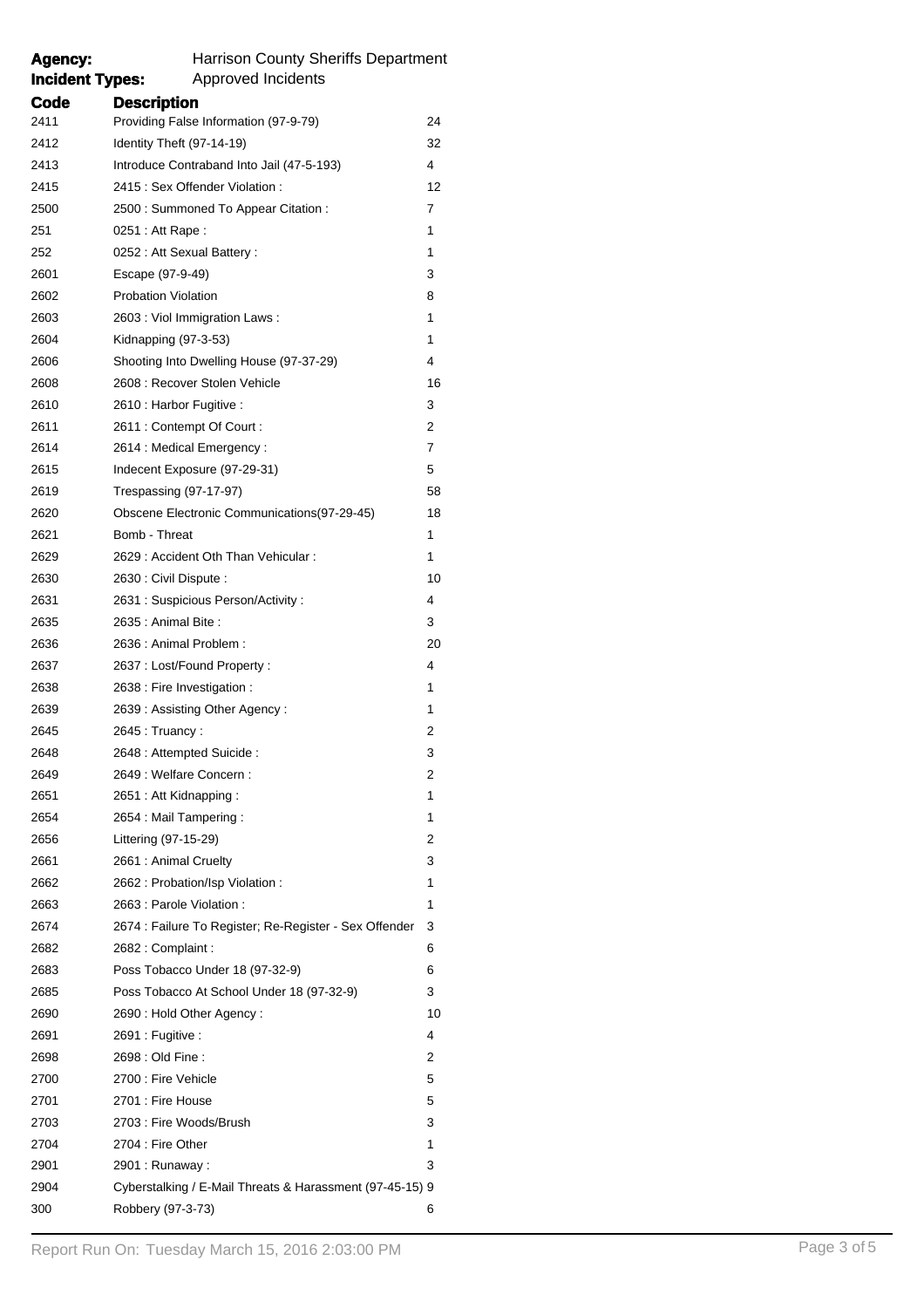## **Incident Types:** Approved Incidents

Agency: Harrison County Sheriffs Department<br> **Incident Types:** Approved Incidents

| Code         | <b>Description</b>                                          |     |
|--------------|-------------------------------------------------------------|-----|
| 3003         | 3003 : Suicide Threat :                                     | 2   |
| 3007         | 3007 : Noise Ordinance Violation :                          | 1   |
| 3008         | 3008 : Leash Law Violation :                                | 12  |
| 3024         | <b>Warrant Served</b>                                       | 5   |
| 3032         | Fail To Appear                                              | 2   |
| 3042         | <b>Warrant Served</b>                                       | 14  |
| 37-11-67     | Bullying Or Harassing Behavior In Public Schools            | 1   |
| 400          | Aggravated Assault (97-3-7)(2)(A)                           | 5   |
| 404          | 0404 : Agg Assault Other :                                  | 2   |
| 406          | Drive By Shooting (97-3-109)                                | 3   |
| 41-29-139    | Possession Of A Controlled Substance Violations             | 110 |
| 41-29-139(a) | Controlled Substance-Sell, Transfer, Â Distribute,          | 94  |
| 41-29-139(a) | Counterfeit Substance: Possession With Intent (41-29-       | 3   |
| 41-29-139(c) | Controlled Substance: Illegal Possession (41-29-139(C)      | 20  |
| 41-29-139(c) | Motor Vehicle: Possession Of Marijuana Or                   | 33  |
| 41-29-139(d) | Controlled Substance: Possession Of Paraphernalia (41-5)    |     |
| 41-29-139(f) | Sale, Transfer, Manufacture, Distribute, Etc., During 12    | 2   |
| 41-29-142    | Controlled Substance: Enhanced Sale Of Drugs Near           | 1   |
| 41-29-144    | Controlled Substance: Acquisition By Fraud (41-29-144) 3    |     |
| 41-29-144(2) | <b>Controlled Substance: Fraudulent Transfer/Possession</b> | 1   |
| 41-29-313(1) | Controlled Substance - Unlawful To Purchase, Possess,       | 1   |
| 47-5-198     | Sale, Possession, Use Of Controlled Substances Or           | 2   |
| 49-17-603    | Generation Of Waste In Manufacture Of Controlled            | 1   |
| 501          | Burglary Dwelling (97-17-23)                                | 160 |
| 502          | Burglary Business (97-17-33)                                | 23  |
| 503          | Burglary Auto/Vessell (97-17-33)                            | 159 |
| 504          | Burglary Coin Machine (97-17-68)                            | 7   |
| 507          | Burglary Tools, Possession (97-17-35)                       | 2   |
| 508          | Burglary - Other (97-17-33)                                 | 45  |
| 550          | Burglary Dwelling - Attempt (97-1-7)                        | 7   |
| 551          | Burglary Business - Attempt (97-1-7)                        | 3   |
| 552          | Burglary Auto/Vessel - Attempt (97-1-7)                     | 12  |
| 600          | 0600 : Larceny :                                            | 1   |
| 601          | Grand Larceny 97-17-41                                      | 67  |
| 602          | Petit Larceny 97-17-43                                      | 294 |
| 603          | Shoplifting (97-23-93)                                      | 59  |
| 604          | Defrauding Innkeeper (75-73-9)                              | 3   |
| 606          | Trespass Less Than Larceny (Joy Riding) 97-17-61            | 42  |
| 610          | Shoplifting Felony (97-23-93)(7)                            | 1   |
| 611          | Theft Of Utilities (97-25-3)                                | 3   |
| 612          | Grand Larceny - Vehicle Theft 97-17-41                      | 42  |
| 613          | Petit Larceny-Motor Vehicle Parts Or Accessories 97-17-5    |     |
| 63-3-203     | Failure To Comply                                           | 2   |
| 650          | 0650: Att Grand Larceny                                     | 3   |
| 651          | 0651 : Att Petit Larceny :                                  | 1   |
| 700          | Motor Vehicle Theft - Felony Taking (97-17-42)              | 17  |
| 705          | Unauthorized Use Motor Vehicle (97-17-61)                   | 12  |
| 709          | 0709 : Simple Assault On Minor :                            | 27  |
| 800          | Arson (97-17-1)                                             | 4   |
| 801          | Arson - Dwelling (97-17-1)                                  | 7   |
| 802          | Arson - Business (97-17-1)                                  | 2   |
|              |                                                             |     |